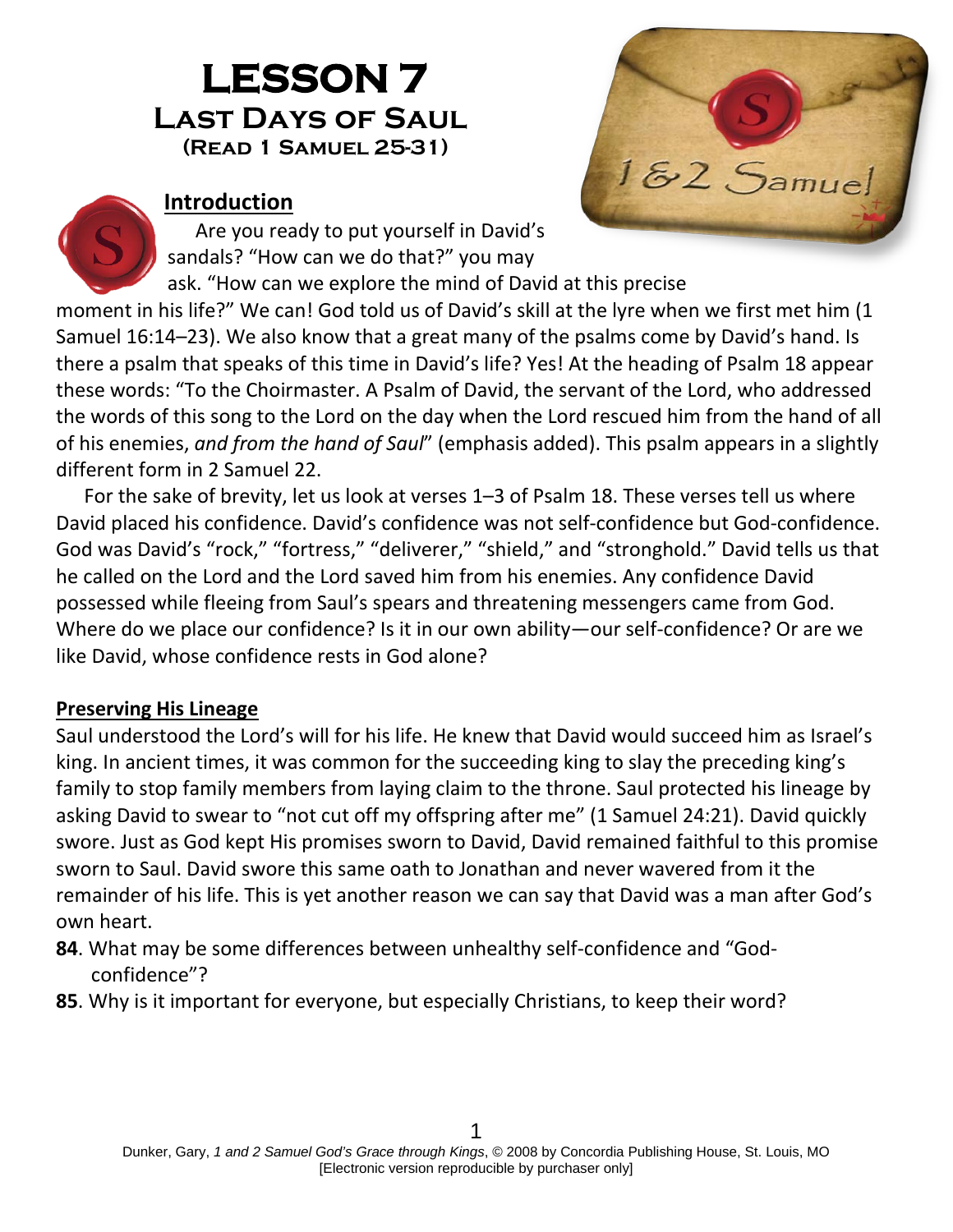

# **David, Abigail, and Nabal**

Read 1 Samuel 25. This section of Scripture opens on an ominous note. Samuel, the namesake of these two books of the Bible, has died. Many scholars believe that the prophets Nathan and Gad wrote the remaining sections of 1 Samuel and

all of 2 Samuel. David and his men have found employment in southern Judah, serving as flock protectors, Nabal's flock among them.

- **86**. What do we learn about Nabal and his wife, Abigail, in 1 Samuel 25:3?
- **87**. When Abigail learned that Nabal refused to pay David and his men for protecting his flock, what did she do?
- **88**. God gave Abigail remarkable insight. Match Abigail's insights on the left with the corresponding Bible verse on the right.

| A. David fights the Lord's battles.        | verse 30b |
|--------------------------------------------|-----------|
| <b>B.</b> Someone pursues David.           | verse 31  |
| C. God protects David.                     | verse 29b |
| <b>D.</b> God keeps His promises to David. | verse 29a |
| <b>E.</b> God has appointed David as king. | verse 28  |
|                                            |           |

**F**. God will grant David success. The verse 30a

# **David Again Spares Saul's Life**

Read 1 Samuel 26–27. David married Abigail after Nabal died. Meanwhile, Saul launched another envy-filled attempt to kill David. His hatred had no end.

**89**. David had opportunity to kill Saul. He removed Saul's spear and water jug as proof of his proximity to him. Do you remember why David consistently spared Saul? What was his reason?

# **The Witch of Endor**

Read 1 Samuel 28. David and his army joined Achish, son of Gath, as a mercenary force. Saul, meanwhile, searched for David. We are now given a view of how far Saul has gone away from God.

**90**. God warned against spiritualists and mediums (Leviticus 19:31; 20:6; Deuteronomy 18:11). Yet, Saul consulted a spiritualist not long after Samuel died. At that time, God allowed Samuel to appear before the spiritualist could conjure him up. What did Samuel's spirit tell Saul?

### **David Flees the Philistines**

Read 1 Samuel 29–30. David and his men received a promotion to serve as Achish's bodyguards. They served Achish a year and four months before Achish's superiors called for David's dismissal.